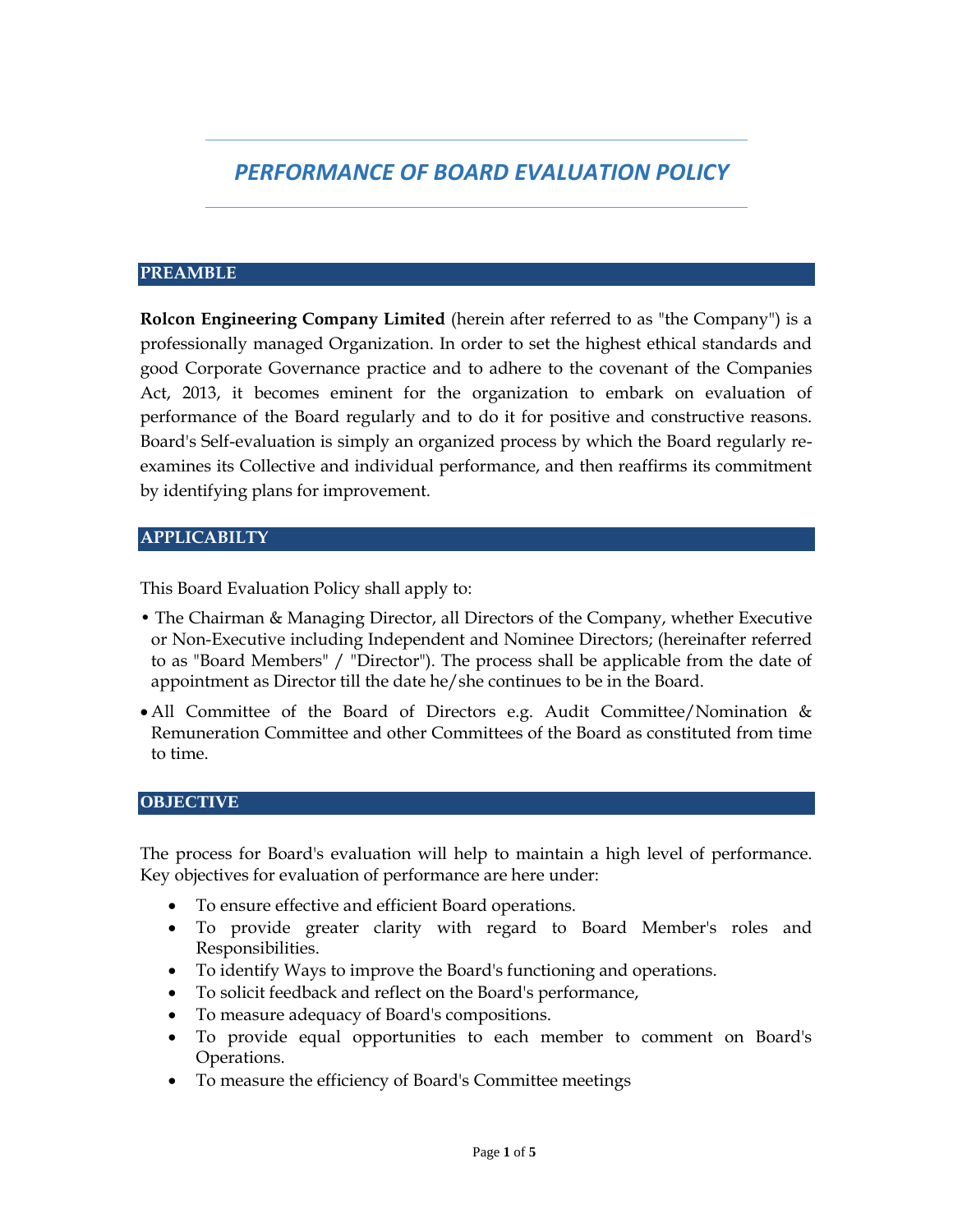#### **EVALUATION**

The performance evaluation process will be reviewed annually by the **"Nomination and Remuneration Committee". –Annexure –A**

More, Each Board Members will also evaluate the Board in single sheet by putting rating scale given in next point. – **Annexure-B.**

The Board Evaluation Policy is recommended by the Nomination and Remuneration Committee in its meeting held on May 12, 2017 and further approved the Board of Directors in their Meeting held on July 27, 2017.

#### **QUATIONNAIRE BASED EVALUATION**

The Board's Evaluation Process shall be based below mentioned Rating.

| <b>Performance</b> | Rating |  |  |
|--------------------|--------|--|--|
| Need Improvement   |        |  |  |
| Meets Expectation  |        |  |  |
| Outstanding        |        |  |  |

### *Rating Scale*

#### **DISCLOSURE**

Company will disclose details of its Board Performance Evaluation processes in its Board's Report. The Board's report containing such statement shall indicate the manner in which formal evaluation has been made by the Board of its own performance and that of the committees of the Board and individual directors of the Company.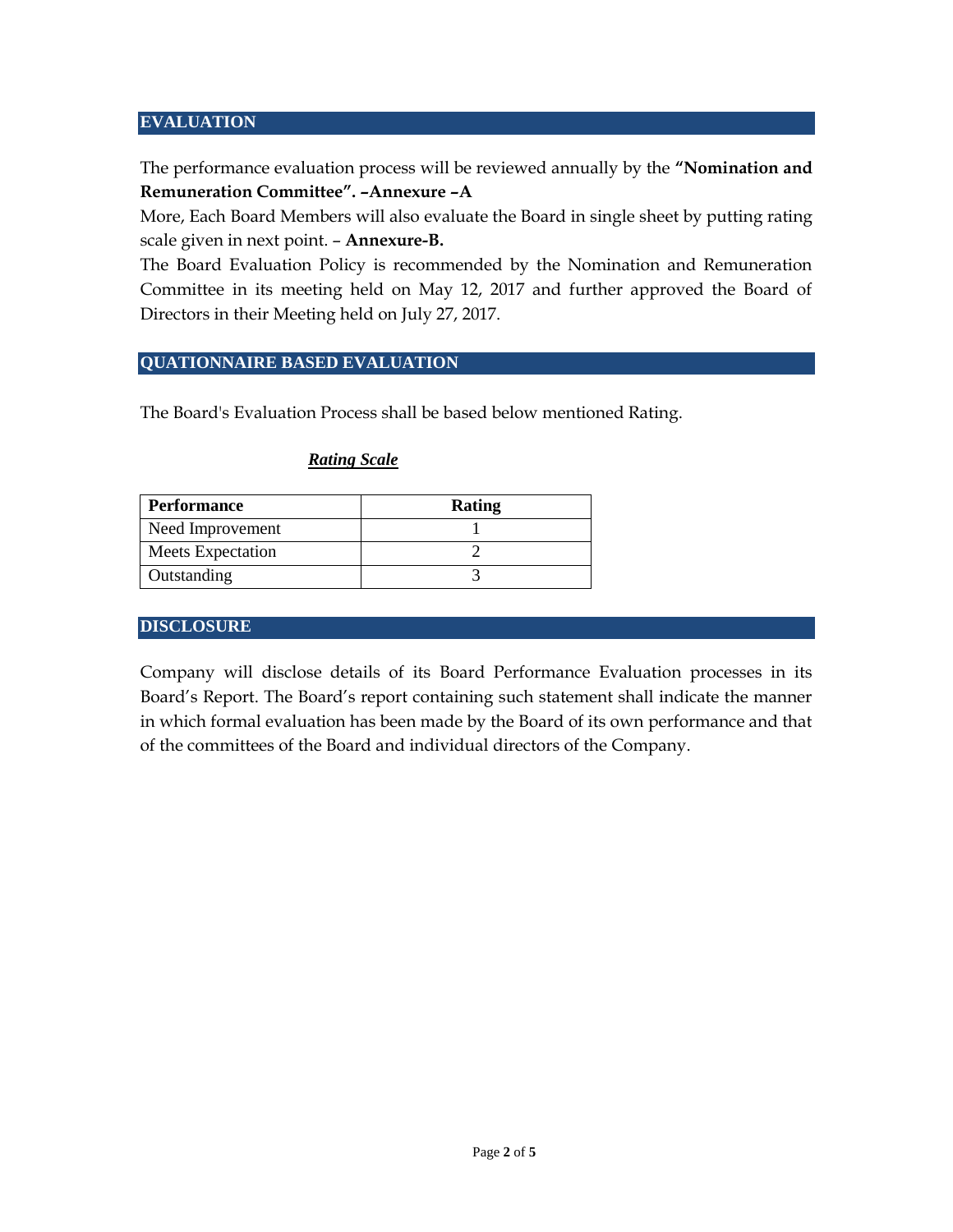## **Annexure –A: Evaluation will be done by Nomination and Remuneration Committee.**

*Name of Director by who Evaluate:\_\_\_\_\_\_\_\_\_\_\_\_\_\_\_\_\_\_\_\_\_\_\_\_\_\_\_\_\_\_\_*

| S.             | <b>Assessment Criteria</b>                                                                                                                                                                          | Rating | <b>Remarks/Comments</b> |
|----------------|-----------------------------------------------------------------------------------------------------------------------------------------------------------------------------------------------------|--------|-------------------------|
| No.            |                                                                                                                                                                                                     |        |                         |
|                | Participation In Board And Committee Meeting                                                                                                                                                        |        |                         |
| $\mathbf{1}$   | Director Comes well prepared and informed for the Board,<br>Committee meeting(s).                                                                                                                   |        |                         |
| $\overline{2}$ | Director Demonstrates a Willingness to devote time and<br>effort to understand the Company and its business,<br>readiness to participate in events Outside the meeting<br>room.                     |        |                         |
| 3              | Director's Contributions at Board Committee meetings are<br>of high quality and innovative.                                                                                                         |        |                         |
|                | <b>Managing Relationship</b>                                                                                                                                                                        |        |                         |
| $\overline{4}$ | Director's performance and behavior promotes mutual<br>trust and respect within the Board Committee, Director is<br>effective and successful in managing relationships with<br>fellow Board members |        |                         |
| 5              | Timely inputs on the minutes of the meetings of the Board<br>and Committee, if any                                                                                                                  |        |                         |
|                | Knowledge and Skill                                                                                                                                                                                 |        |                         |
| 6              | Governance, regulatory, financial, fiduciary and ethical<br>requirements of the Board/Committee.                                                                                                    |        |                         |
| $\overline{7}$ | Director actively and Successfully refreshes his/her<br>knowledge and skills and up to date With the latest<br>developments in areas such as Corporate Governance                                   |        |                         |
| 8              | Framework, financial reporting and the industry and<br>market Conditions.                                                                                                                           |        |                         |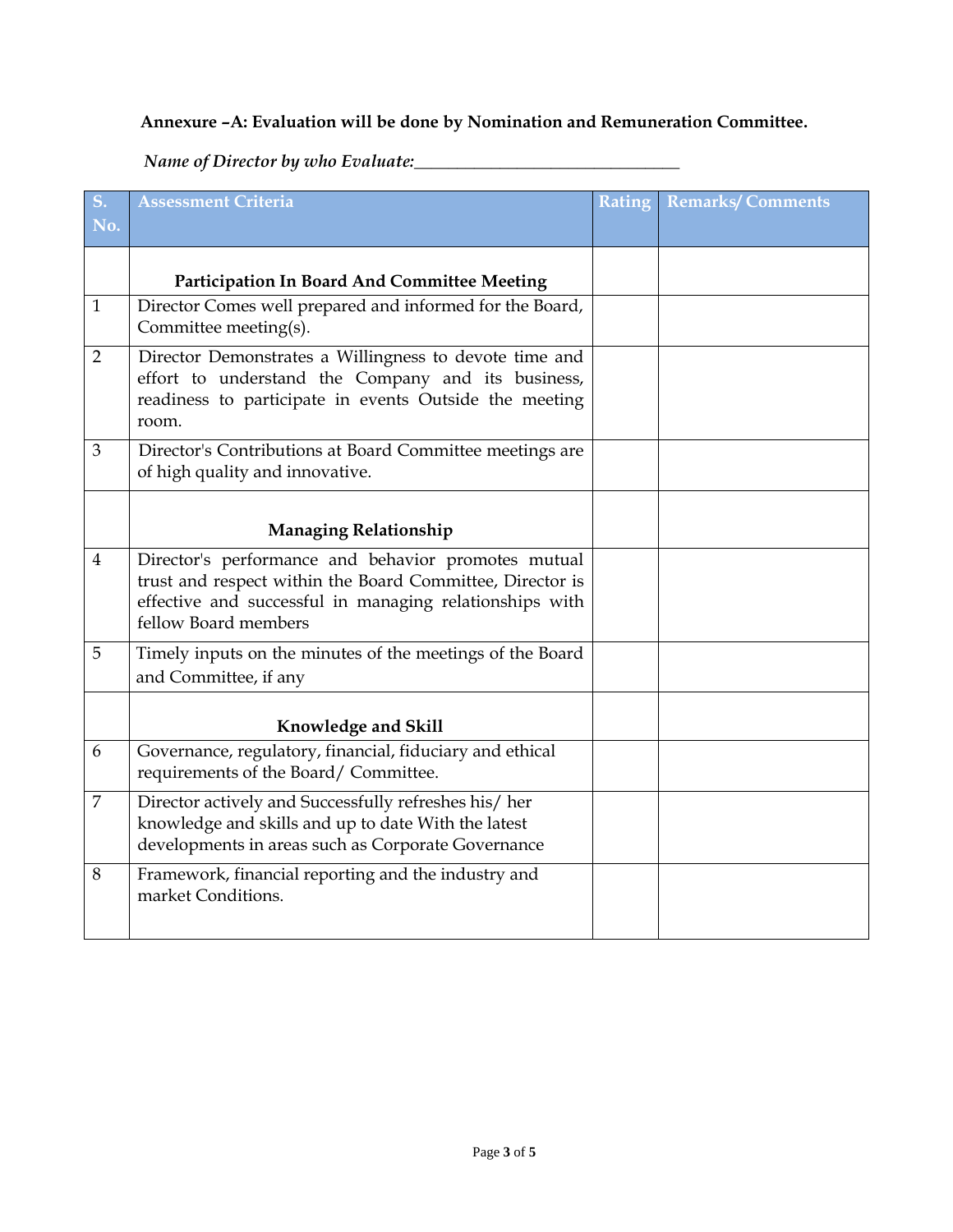| S.  | <b>Assessment Criteria</b>                                                                                                                                                                                  | Rating | <b>Remarks/Comments</b> |
|-----|-------------------------------------------------------------------------------------------------------------------------------------------------------------------------------------------------------------|--------|-------------------------|
| No. |                                                                                                                                                                                                             |        |                         |
|     | Leadership                                                                                                                                                                                                  |        |                         |
| 9   | The Chairman/ MD/ ED/WTD has shown clear vision<br>in correctly anticipating business trends, Opportunities,<br>and priorities affecting the Company's prosperity and<br>Operations.                        |        |                         |
| 10  | The Chairman/MD/ ED/WTD has clearly translated<br>his/ her vision and strategy into feasible business O<br>Operational plans to achieve Strategic Success for the<br>Company.                               |        |                         |
| 11  | Chairman/MD/ED/WTD<br>has<br>The<br>accurately<br>Communicated his/ her Concept, Vision, mission,<br>strategies, goals, and directions for the Company to<br>stakeholders.                                  |        |                         |
| 12  | The MD/ ED/WTD has motivated and encouraged<br>high employee morale and loyalty to the organization,<br>and facilitated to building and Cohesiveness among                                                  |        |                         |
|     | <b>Strategy Formulation &amp; Execution</b>                                                                                                                                                                 |        |                         |
| 13  | The MD, ED has developed clear mission Statements,<br>policies, and Strategic plans that harmoniously balance<br>the needs of shareholders, clients, employees, and<br>Other stakeholders.                  |        |                         |
| 14  | The MD/ ED has accurately identified and analyzed<br>problems and issues Confronting the Company.<br>Accurately determined and assessed key success factors<br>for formulating the Company's strategy.      |        |                         |
| 15  | The MD ED has established processes that did the<br>monitoring and controlling works, thus ensuring that<br>effectiveness of organizational performance,<br>the<br>including risk management, Was achieved. |        |                         |